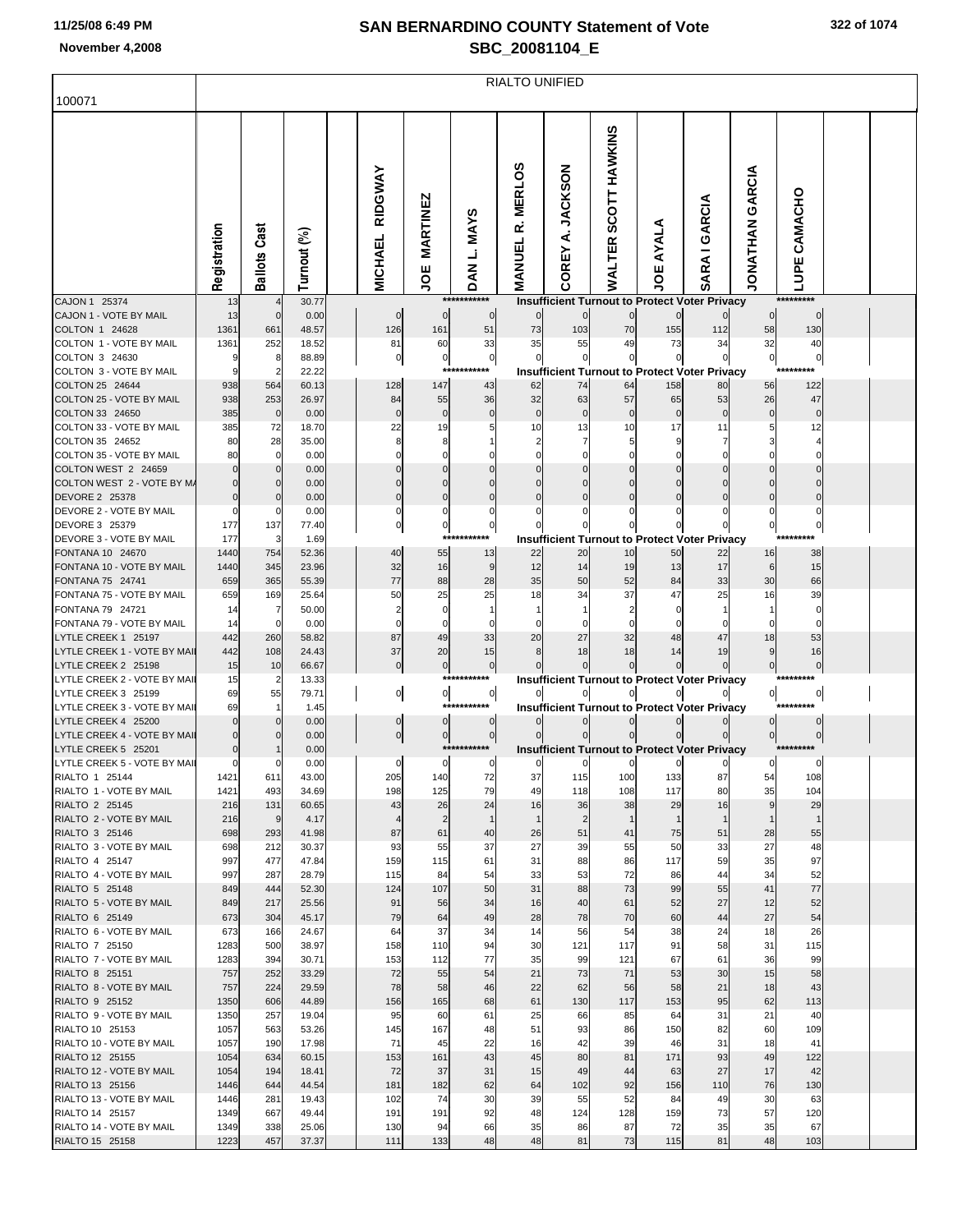## **SAN BERNARDINO COUNTY Statement of Vote November 4,2008 SBC\_20081104\_E**

|                                                       | <b>RIALTO UNIFIED</b>         |                             |                |  |                            |                               |                                |                                  |                               |                                   |                                                                     |                        |                           |                 |  |  |
|-------------------------------------------------------|-------------------------------|-----------------------------|----------------|--|----------------------------|-------------------------------|--------------------------------|----------------------------------|-------------------------------|-----------------------------------|---------------------------------------------------------------------|------------------------|---------------------------|-----------------|--|--|
| 100071                                                |                               |                             |                |  |                            |                               |                                |                                  |                               |                                   |                                                                     |                        |                           |                 |  |  |
|                                                       | Registration                  | <b>Ballots Cast</b>         | Turnout (%)    |  | RIDGWAY<br><b>MICHAEL</b>  | <b>MARTINEZ</b><br>ш<br>ğ     | <b>MAYS</b><br>ن<br><b>DAN</b> | n<br><b>MERLO</b><br>œ<br>MANUEL | <b>JACKSON</b><br>∢<br>COREY  | HAWKINS<br><b>SCOTT</b><br>WALTER | AYALA<br><b>JOE</b>                                                 | GARCIA<br><b>SARAI</b> | GARCIA<br><b>NATHATAN</b> | CAMACHO<br>LUPE |  |  |
| RIALTO 15 - VOTE BY MAIL                              | 1223                          | 216                         | 17.66          |  | 79                         | 55                            | 31                             | 23                               | 50                            | 53                                | 58                                                                  | 37                     | 28                        | 29              |  |  |
| RIALTO 16 25159<br>RIALTO 16 - VOTE BY MAIL           | 1174<br>1174                  | 601<br>290                  | 51.19<br>24.70 |  | 185<br>127                 | 162<br>68                     | 75<br>61                       | 59<br>30                         | 110<br>80                     | 115<br>68                         | 141<br>61                                                           | 85<br>39               | 64<br>24                  | 128<br>51       |  |  |
| RIALTO 17 25160                                       | 1022                          | 410                         | 40.12          |  | 137                        | 80                            | 67                             | 31                               | 112                           | 101                               | 96                                                                  | 52                     | 34                        | 65              |  |  |
| RIALTO 17 - VOTE BY MAIL                              | 1022                          | 317                         | 31.02          |  | 116                        | 57                            | 68                             | 24                               | 99                            | 104                               | 66                                                                  | 31                     | 26                        | 39              |  |  |
| RIALTO 18 25161                                       | 1250                          | 442                         | 35.36          |  | 109                        | 140                           | 43                             | 47                               | 76                            | 60                                | 112                                                                 | 66                     | 39                        | 93              |  |  |
| RIALTO 18 - VOTE BY MAIL<br>RIALTO 19 25162           | 1250<br>1253                  | 296<br>485                  | 23.68<br>38.71 |  | 134<br>154                 | 62<br>160                     | 53<br>69                       | 23<br>39                         | 75<br>64                      | 85<br>86                          | 76<br>132                                                           | 50<br>67               | 28<br>46                  | 56              |  |  |
| RIALTO 19 - VOTE BY MAIL                              | 1253                          | 249                         | 19.87          |  | 107                        | 70                            | 50                             | 25                               | 47                            | 50                                | 53                                                                  | 35                     | 25                        | 106<br>64       |  |  |
| RIALTO 20 25163                                       | 1493                          | 483                         | 32.35          |  | 107                        | 123                           | 45                             | 43                               | 103                           | 73                                | 116                                                                 | 90                     | 44                        | 85              |  |  |
| RIALTO 20 - VOTE BY MAIL                              | 1493                          | 309                         | 20.70          |  | 99                         | 60                            | 56                             | 33                               | 83                            | 72                                | 78                                                                  | 56                     | 38                        | 60              |  |  |
| RIALTO 21 25164                                       | 1561                          | 667                         | 42.73          |  | 159                        | 182                           | 55                             | 67                               | 115                           | 92                                | 158                                                                 | 109                    | 60                        | 132             |  |  |
| RIALTO 21 - VOTE BY MAIL<br>RIALTO 22 25165           | 1561                          | 362                         | 23.19          |  | 122                        | 101                           | 63                             | 41                               | 83                            | 58                                | 91                                                                  | 96                     | 31                        | 83              |  |  |
| RIALTO 22 - VOTE BY MAIL                              | 1327<br>1327                  | 567<br>322                  | 42.73<br>24.27 |  | 164<br>130                 | 174<br>100                    | 48<br>52                       | 72<br>39                         | 79<br>61                      | 79<br>75                          | 180<br>100                                                          | 89<br>58               | 43<br>38                  | 156<br>73       |  |  |
| RIALTO 26 25169                                       | 1145                          | 459                         | 40.09          |  | 107                        | 148                           | 51                             | 58                               | 76                            | 75                                | 135                                                                 | 66                     | 51                        | 98              |  |  |
| RIALTO 26 - VOTE BY MAIL                              | 1145                          | 238                         | 20.79          |  | 96                         | 56                            | 45                             | 27                               | 48                            | 62                                | 64                                                                  | 50                     | 36                        | 51              |  |  |
| RIALTO 27 25170                                       | 1367                          | 597                         | 43.67          |  | 168                        | 171                           | 89                             | 53                               | 108                           | 109                               | 164                                                                 | 84                     | 45                        | 132             |  |  |
| RIALTO 27 - VOTE BY MAIL                              | 1367                          | 302                         | 22.09          |  | 123                        | 76                            | 63                             | 32                               | 65                            | 72                                | 86                                                                  | 40                     | 25                        | 53              |  |  |
| RIALTO 28 25171<br>RIALTO 28 - VOTE BY MAIL           | 881<br>881                    | 386<br>201                  | 43.81<br>22.81 |  | 72<br>50                   | 58<br>27                      | 32<br>21                       | 18<br>13                         | 32<br>18                      | 38<br>32                          | 59<br>27                                                            | 32<br>18               | 22<br>5                   | 46<br>21        |  |  |
| RIALTO 29 25172                                       | 59                            | 38                          | 64.41          |  | $\mathbf 0$                | 0                             | 0                              | 0                                | $\overline{0}$                | $\mathbf 0$                       | 0                                                                   | 0                      | 0                         | 0               |  |  |
| RIALTO 29 - VOTE BY MAIL                              | 59                            | $\overline{0}$              | 0.00           |  | $\Omega$                   | $\mathbf 0$                   | 0                              | 0                                | $\mathbf 0$                   | 0                                 | 0                                                                   | $\mathbf 0$            | 0                         | 0               |  |  |
| RIALTO 31 25174                                       | 1333                          | 615                         | 46.14          |  | 162                        | 159                           | 79                             | 48                               | 94                            | 108                               | 125                                                                 | 89                     | 51                        | 121             |  |  |
| RIALTO 31 - VOTE BY MAIL                              | 1333                          | 452                         | 33.91          |  | 202                        | 96                            | 90                             | 41                               | 106                           | 123                               | 119                                                                 | 61                     | 33                        | 80              |  |  |
| RIALTO 32 25175<br>RIALTO 32 - VOTE BY MAIL           | 673<br>673                    | 297<br>121                  | 44.13<br>17.98 |  | 73<br>47                   | 89<br>31                      | 29<br>23                       | 31<br>18                         | 57<br>20                      | 38<br>33                          | 74<br>25                                                            | 56<br>22               | 32<br>11                  | 64<br>25        |  |  |
| RIALTO 33 25176                                       | 704                           | 311                         | 44.18          |  | 106                        | 71                            | 38                             | 22                               | 78                            | 61                                | 69                                                                  | 42                     | 23                        | 46              |  |  |
| RIALTO 33 - VOTE BY MAIL                              | 704                           | 172                         | 24.43          |  | 55                         | 50                            | 25                             | 17                               | 39                            | 53                                | 44                                                                  | 35                     | 18                        | 34              |  |  |
| RIALTO 34 25177                                       | 687                           | 276                         | 40.17          |  | 71                         | 80                            | 24                             | 17                               | 49                            | 39                                | 61                                                                  | 44                     | 21                        | 53              |  |  |
| RIALTO 34 - VOTE BY MAIL                              | 687                           | 157                         | 22.85          |  | 67                         | 31                            | 30                             | 11                               | 35                            | 37                                | 44                                                                  | 28                     | 19                        | 27              |  |  |
| RIALTO 35 25178<br>RIALTO 35 - VOTE BY MAIL           | 520<br>520                    | 338<br>110                  | 65.00<br>21.15 |  | 105<br>49                  | 87<br>31                      | 36<br>23                       | 33<br>6                          | 46<br>16                      | 47<br>28                          | 94<br>21                                                            | 42<br>20               | 24<br>12                  | 64<br>22        |  |  |
| RIALTO 36 25179                                       | 776                           | 411                         | 52.96          |  | 132                        | 100                           | 34                             | 29                               | 45                            | 58                                | 79                                                                  | 55                     | 27                        | 87              |  |  |
| RIALTO 36 - VOTE BY MAIL                              | 776                           | 180                         | 23.20          |  | 70                         | 51                            | 27                             | 19                               | 26                            | 40                                | 50                                                                  | 39                     | 12                        | 26              |  |  |
| RIALTO 38 25181                                       | 955                           | 492                         | 51.52          |  | 105                        | 152                           | 31                             | 41                               | 90                            | 60                                | 140                                                                 | 69                     | 39                        | 112             |  |  |
| RIALTO 38 - VOTE BY MAIL                              | 955                           | 217                         | 22.72          |  | 94                         | 62                            | 20<br>***********              | 30                               | 48                            | 44                                | 61                                                                  | 30                     | 23                        | 59<br>********* |  |  |
| RIALTO 40 25183<br>RIALTO 40 - VOTE BY MAIL           | 3<br>3                        | $\mathbf{1}$<br>$\mathbf 0$ | 33.33<br>0.00  |  | $\mathbf 0$                | $\overline{0}$                | $\mathbf 0$                    | $\overline{0}$                   | $\overline{0}$                | $\overline{0}$                    | <b>Insufficient Turnout to Protect Voter Privacy</b><br>$\mathbf 0$ |                        | $\overline{0}$            | $\mathbf{0}$    |  |  |
| RIALTO NORTH 1 25202                                  | 1241                          | 605                         | 48.75          |  | 210                        | 159                           | 97                             | 38                               | 119                           | 122                               | 139                                                                 | 65                     | 39                        | 100             |  |  |
| RIALTO NORTH 1 - VOTE BY M.                           | 1241                          | 356                         | 28.69          |  | 152                        | 93                            | 52                             | 21                               | 88                            | 107                               | 77                                                                  | 38                     | 17                        | 67              |  |  |
| RIALTO NORTH 2 25203                                  | 396                           | 201                         | 50.76          |  | 42                         | 61                            | 32                             | 18                               | 32                            | 31                                | 43                                                                  | 35                     | 16                        | 41              |  |  |
| RIALTO NORTH 2 - VOTE BY M.<br>RIALTO NORTH 3 25204   | 396<br>116                    | 90<br>75                    | 22.73<br>64.66 |  | 37<br>24                   | 27<br>17                      | 19<br>13                       | 13                               | 12<br>15                      | 21<br>$\overline{7}$              | 19<br>23                                                            | 13<br>16               | 11<br>10                  | 23<br>15        |  |  |
| RIALTO NORTH 3 - VOTE BY M.                           | 116                           | $\overline{0}$              | 0.00           |  | $\mathbf 0$                | $\mathbf 0$                   | $\mathbf 0$                    |                                  | $\overline{0}$                | $\mathbf 0$                       | $\mathbf 0$                                                         | $\mathbf 0$            | $\Omega$                  | $\mathbf{0}$    |  |  |
| RIALTO NORTH 4 25205                                  | 152                           | 105                         | 69.08          |  | 42                         | 36                            | 18                             |                                  | 33                            | 33                                | 20                                                                  | 12                     | 8                         | 19              |  |  |
| RIALTO NORTH 4 - VOTE BY M.                           | 152                           |                             | 0.66           |  |                            |                               | ***********                    |                                  |                               |                                   | <b>Insufficient Turnout to Protect Voter Privacy</b>                |                        |                           | *********       |  |  |
| RIALTO NORTH 5 25206                                  | $\mathbf{0}$                  | $\mathbf 0$                 | 0.00           |  | $\overline{0}$             | $\overline{0}$                | $\overline{0}$                 | $\mathbf{0}$                     | $\mathbf{0}$                  | $\mathbf{0}$                      |                                                                     |                        | $\overline{0}$            | 0               |  |  |
| RIALTO NORTH 5 - VOTE BY M.                           | $\mathbf 0$                   |                             | 0.00           |  |                            |                               | ***********                    |                                  |                               |                                   | <b>Insufficient Turnout to Protect Voter Privacy</b>                |                        |                           | *********       |  |  |
| RIALTO NORTH 8 25209<br>RIALTO NORTH 8 - VOTE BY M.   | $\mathbf 0$<br>$\overline{0}$ | $\mathbf{0}$<br>$\mathbf 0$ | 0.00<br>0.00   |  | $\mathbf 0$<br>$\mathbf 0$ | $\overline{0}$<br>$\mathbf 0$ | $\mathbf 0$<br>$\mathbf 0$     | $\mathbf{0}$<br>$\overline{0}$   | $\mathbf 0$<br>$\overline{0}$ | $\mathbf 0$                       | $\mathbf 0$                                                         | $\bf{0}$               | $\mathbf 0$               | $\overline{0}$  |  |  |
| SAN BERNARDINO 22 25290                               | 1035                          | 452                         | 43.67          |  | 105                        | 123                           | 44                             | 37                               | 85                            | 84                                | 111                                                                 | 66                     | 32                        | 76              |  |  |
| SAN BERNARDINO 22 - VOTE E                            | 1035                          | 218                         | 21.06          |  | 57                         | 48                            | 24                             | 16                               | 69                            | 63                                | 55                                                                  | 32                     | 16                        | 32              |  |  |
| SAN BERNARDINO 43 25311                               | 693                           | 296                         | 42.71          |  | 74                         | 87                            | 36                             | 13                               | 66                            | 52                                | 80                                                                  | 31                     | 16                        | 63              |  |  |
| SAN BERNARDINO 43 - VOTE E                            | 693                           | 178                         | 25.69          |  | 54                         | 33                            | 22                             | 13                               | 62                            | 58                                | 51                                                                  | 32                     | 20                        | 35              |  |  |
| SAN BERNARDINO 49 25317<br>SAN BERNARDINO 49 - VOTE E | 1184<br>1184                  | 427<br>313                  | 36.06<br>26.44 |  | 119<br>99                  | 129<br>69                     | 48<br>35                       | 41<br>47                         | 56<br>58                      | 56<br>58                          | 110<br>77                                                           | 64<br>65               | 35<br>37                  | 78<br>48        |  |  |
| SAN BERNARDINO 50 25318                               | 1094                          | 426                         | 38.94          |  | 100                        | 109                           | 27                             | 42                               | 48                            | 51                                | 120                                                                 | 59                     | 31                        | 84              |  |  |
| SAN BERNARDINO 50 - VOTE E                            | 1094                          | 197                         | 18.01          |  | 69                         | 58                            | 25                             | 20                               | 41                            | 40                                | 60                                                                  | 28                     | 13                        | 42              |  |  |
| SAN BERNARDINO 51 25319                               | 1101                          | 371                         | 33.70          |  | 85                         | 107                           | 16                             | 42                               | 52                            | 33                                | 127                                                                 | 57                     | 28                        | 83              |  |  |
| SAN BERNARDINO 51 - VOTE E                            | 1101                          | 249                         | 22.62          |  | 69                         | 64                            | 25                             | 31                               | 37                            | 47                                | 81                                                                  | 40                     | 30                        | 43              |  |  |